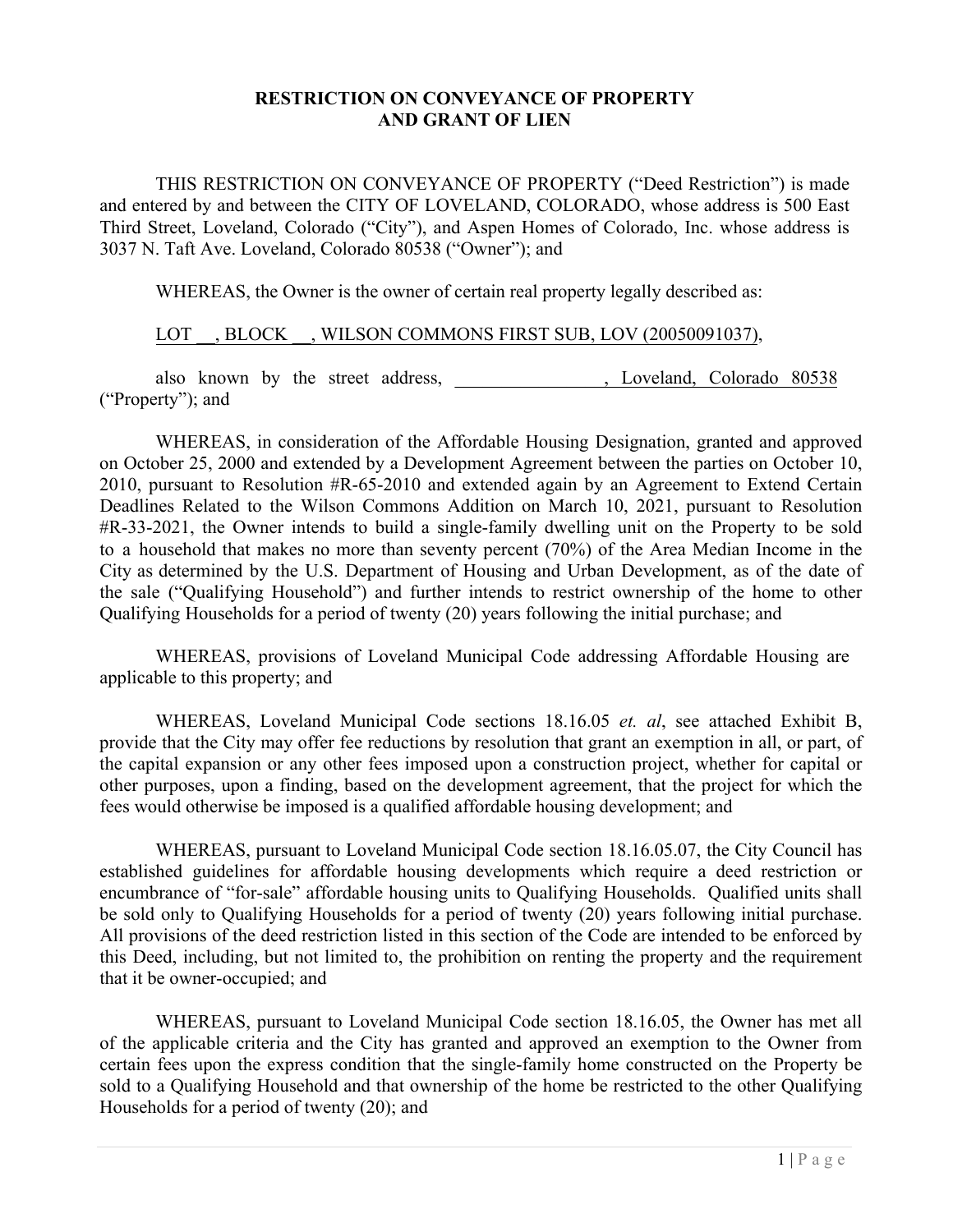NOW, THEREFORE, in consideration of the City granting to the Owner a use tax credit or reduction in capital expansion and other fees or water requirements pursuant to qualification of the development as an affordable housing project, and other good and valuable consideration, the receipt and sufficiency of which is hereby acknowledged, the Parties agree as follows:

1. Covenant to Sell Only to a Qualifying Household. Pursuant to Loveland Municipal Code section 18.16.05.07, the Owner hereby covenants and agrees that the Owner, its successors, and assigns shall not sell or convey the Property to any person or entity other than a Qualifying Household for a period of twenty (20) years from the date of the initial purchase of the affordable housing unit by the initial Qualifying Household. **Further, the requirements of Loveland Municipal Code 18.16.05** *et al.* **(or their successors) are specifically applicable to this property.** 

2. Covenant Not to Rent. Pursuant to Loveland Municipal Code section 18.16.05.07, the Owner hereby covenants and agrees that the Owner, its successors, and assigns shall not rent the Property and that the Property will be owner-occupied for a period of twenty (20) years from the date of the initial purchase of the affordable housing unit by the initial Qualifying Household.

3. Expiration/Termination of Deed Restriction. This Deed Restriction shall automatically expire: (1) if title to property mortgaged by an institutional lender is transferred to an institutional lender, or to the institutional lender's successor or assign, by foreclosure or deed-in-lieu of foreclosure or (2) twenty (20) years from the date **of the initial purchase of the affordable housing unit by the initial Qualifying Household**.

4. Deeds Conveying Property. Owner, its successors and assigns shall incorporate this Deed Restriction into all deeds or documents conveying the Property.

a. Prior to any conveyance of the Property, the Owner and each successor owner shall obtain written acknowledgment from the City that such conveyance is to a Qualifying Household.

 b. Upon a sale to a Qualified Household and compliance with Paragraph 4, or payment of the amount due pursuant to Paragraph 5 (as the case may be), the Seller will have no further obligation under this Deed Restriction as to the Property.

c. Prior to any successive conveyance of the Property, each successor owner shall obtain written acknowledgment from the City that such conveyance is to a Qualified Household and that the successor owner has signed a written acknowledgment of this Deed Restriction which has been filed with the accompanying real estate documents.

5. Repayment Obligation. In the event the current owner of the Property ("Seller") conveys the Property to a person or entity which is not a Qualifying Household ("Buyer") within twenty (20) years from the date of the initial purchase of the affordable housing unit by the initial Qualifying Household, the City shall have the right to recover from the Seller and Buyer, jointly and severally, a percentage of the Net Proceeds, as defined below, from the sale of the Property based on the Repayment Schedule attached hereto as Exhibit A and incorporated herein by reference (the "Repayment Amount"). "Net Proceeds" shall mean the current sale price minus the previous purchase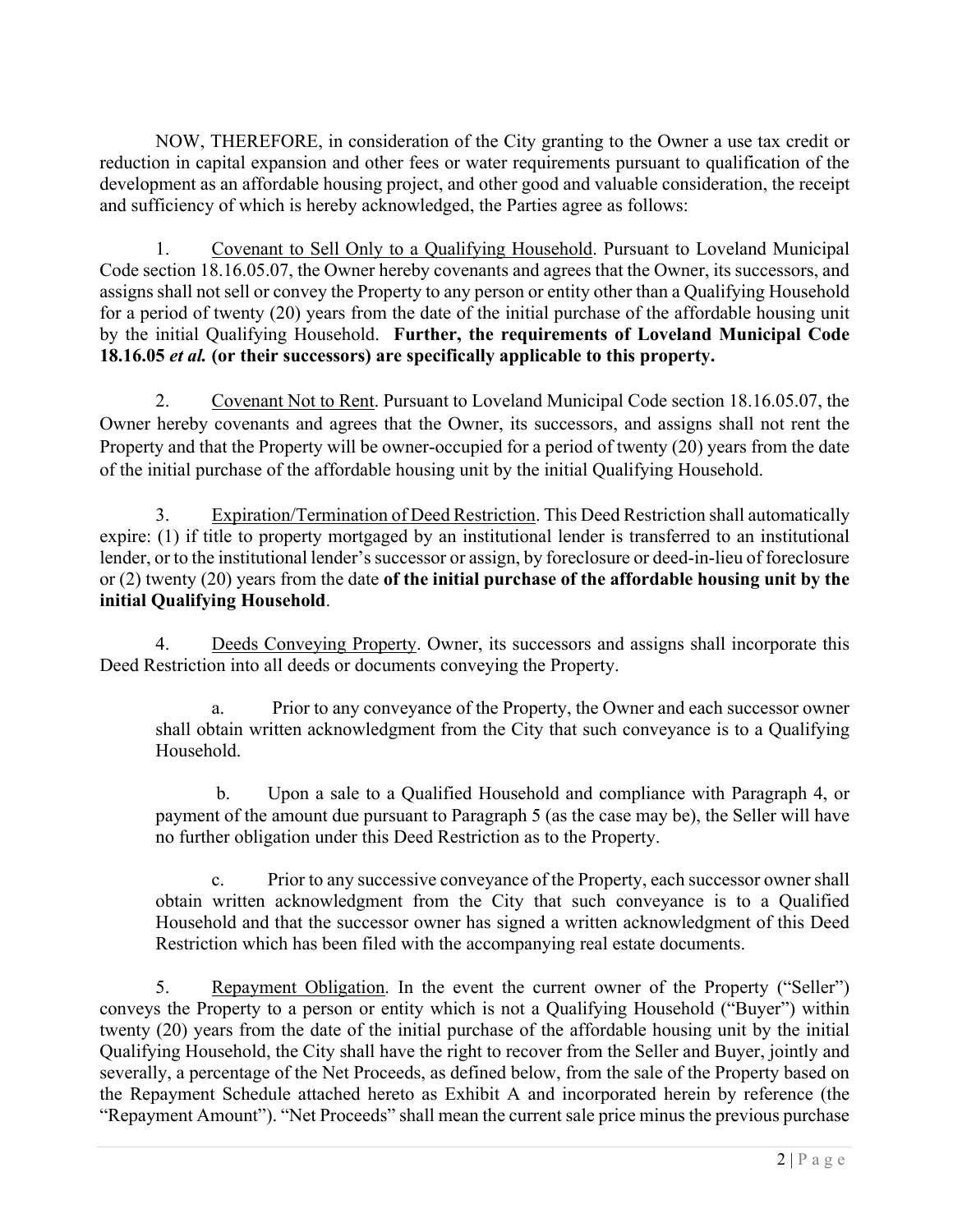price minus Eligible Closing Costs. "Eligible Closing Costs" shall include title company closing fees charged to the Seller, real estate commissions, and title insurance charges.

6. Grant of Lien. The Owner hereby grants unto the City a lien against the Property securing payment of any amount due under Paragraph 5. The lien herein granted shall remain a lien against the Property so long as this Deed Restriction is in effect. This Deed Restriction shall have priority over any lien on the Property **other than a non-refinanced, first mortgage of an individual/family Qualified Homeowner /Household.**

7. Enforcement of Lien. In the event the Seller violates the covenant set forth in Paragraphs 1 or 2, this lien may be enforced by the City by foreclosure in the manner provided by law for foreclosure of mortgages or any other available remedies under law or equity. In the event of such foreclosure, the City shall be allowed as part of its costs of foreclosure compensation including attorney fees, costs, and alternative dispute resolution fees and costs.

8. Failure of Compliance with Terms of this Deed Restriction. Should any owner of this Property fail to comply with the terms and conditions of this Deed Restriction, the City may pursue any available remedies under law or equity to enforce the terms of this Deed Restriction and shall be entitled to damages and/or punitive damages, attorney fees, the costs enumerated in Paragraph 5 and 7, and alternative dispute resolution fees and costs.

9. Waiver of Homestead Exemption. The Owner hereby fully and absolutely waives and releases all rights and claims they may have in or to the Property as a Homestead Exemption, or other exemption, under and by virtue of any act of the Colorado General Assembly or as any exemption under and by virtue of any act of the United States Congress, whether now existing or which may hereafter be passed in relation thereto.

10. Warranty of Title. The Owner covenants and agrees to and with the City that at the time of the execution of this Deed Restriction that the Owner is well seized of the Property in fee simple and has good right, full power and lawful authority to grant, bargain, sell and convey the Property and to grant the lien as provided herein, and that the Property is free and clear of all liens and encumbrances whatever, except those currently of record, and the Owner hereby agrees to warrant and forever defend all of the same.

11. Binding Effect. This Deed Restriction reflects the intent of the Parties that the respective rights and obligations set forth in this Deed Restriction shall constitute covenants, equitable servitudes, and/or liens that shall run with the land and shall benefit and burden any representatives, successors and assigns of the Parties.

12. Recordation and Assignment. This Agreement shall be recorded with the Larimer County Clerk and Recorder's Office within two business days of its signing. Failure to do so may allow the City to seek compensation, attorney fees, and costs against the Seller/Owner of this property for any and all future litigation, mediation, or dispute resolution, damages and/or punitive damages this failure causes.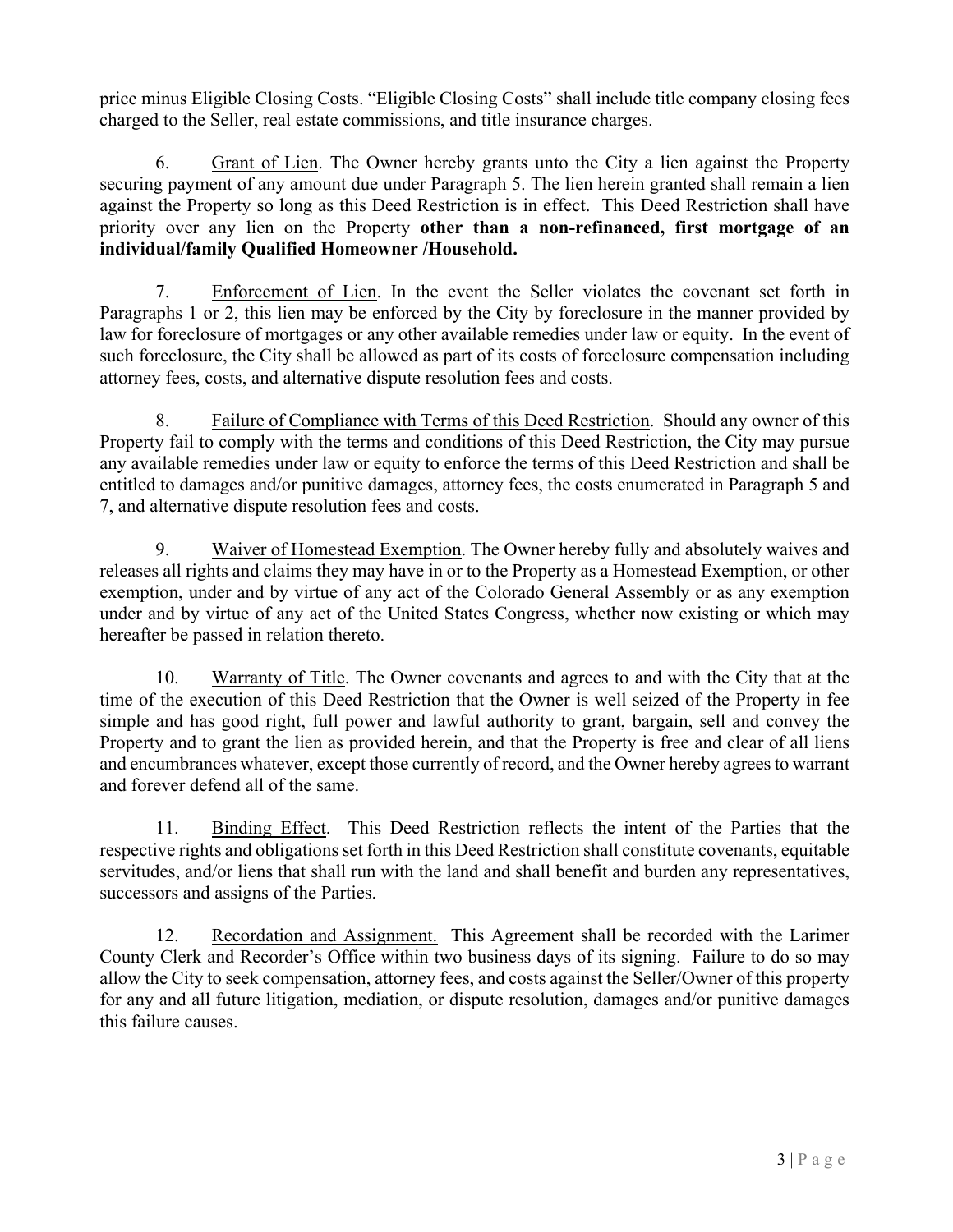IN WITNESS WHEREOF, the Parties have executed this Deed Restriction as of the attestation date below.

|                                                                                          | By:    | <u> 1989 - Johann Barn, mars ann an t-Amhain an t-Amhain an t-Amhain an t-Amhain an t-Amhain an t-Amhain an t-Amh</u><br>City Manager |  |  |
|------------------------------------------------------------------------------------------|--------|---------------------------------------------------------------------------------------------------------------------------------------|--|--|
|                                                                                          | Date:  | <u> 2000 - 2000 - 2000 - 2000 - 2000 - 2000 - 2000 - 2000 - 2000 - 2000 - 2000 - 2000 - 2000 - 2000 - 2000 - 200</u>                  |  |  |
| ATTEST:                                                                                  |        |                                                                                                                                       |  |  |
| City Clerk                                                                               | Date   |                                                                                                                                       |  |  |
| <b>APPROVED AS TO FORM:</b>                                                              |        |                                                                                                                                       |  |  |
| the control of the control of the<br><b>Assistant City Attorney</b>                      |        |                                                                                                                                       |  |  |
|                                                                                          | By:    | <u> 1989 - Johann John Stone, mars et al. 1989 - John Stone, mars et al. 1989 - John Stone, mars et al. 1989 - John Stone</u>         |  |  |
|                                                                                          | Title: | <u> 1989 - Johann Barbara, martin da kasas a</u>                                                                                      |  |  |
| <b>STATE OF COLORADO</b>                                                                 | Date:  | <u> 1980 - Andrea Station, amerikansk politik (</u>                                                                                   |  |  |
| SS.<br><b>COUNTY OF LARIMER</b>                                                          |        |                                                                                                                                       |  |  |
| The foregoing Restriction on Conveyance of Property was acknowledged before me this ____ |        |                                                                                                                                       |  |  |
| Witness my hand and official seal. My commission expires:                                |        |                                                                                                                                       |  |  |

Notary Public

CITY OF LOVELAND, COLORADO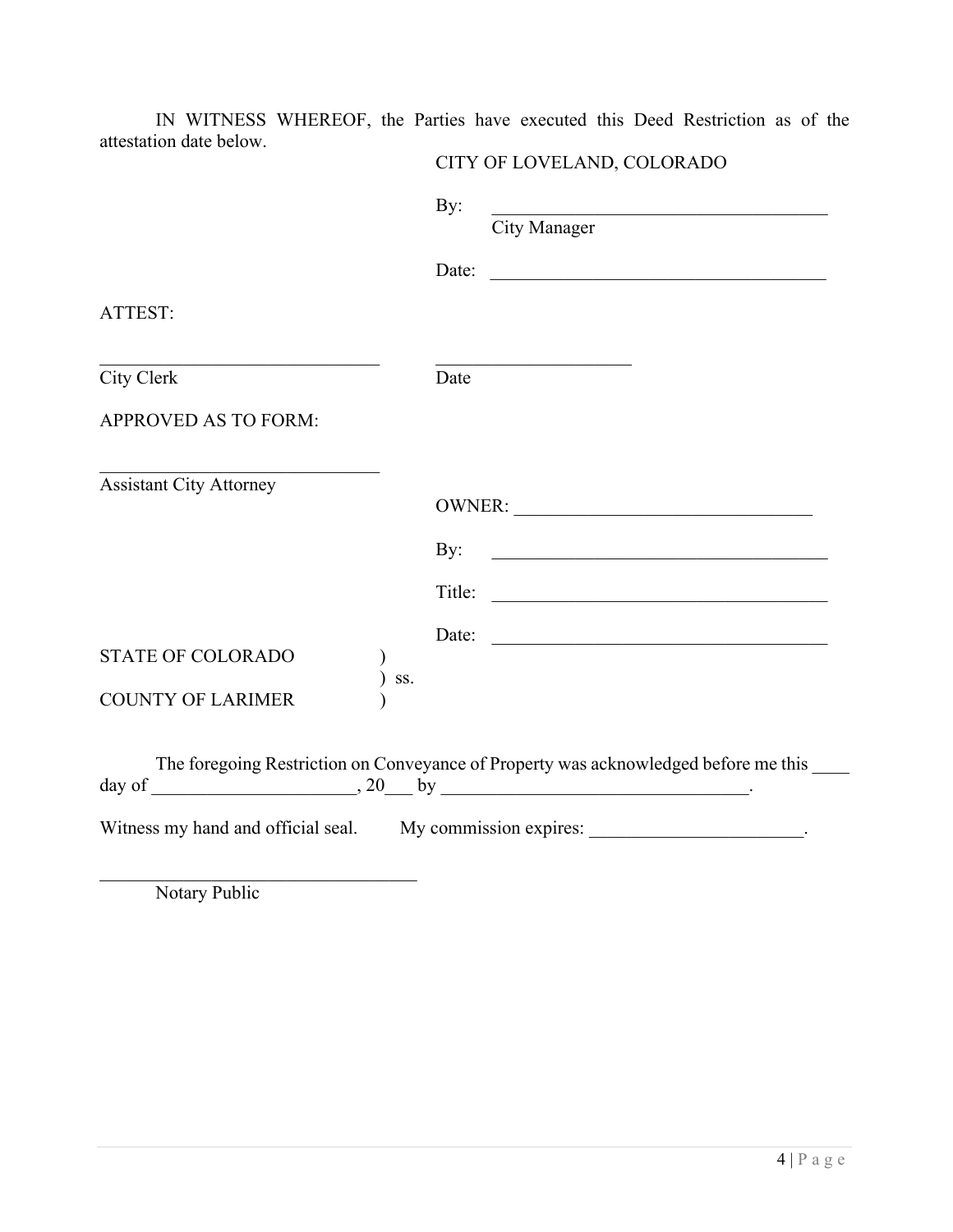# EXHIBIT A

| <b>Early Termination Fee Recapture</b>                                                        |                                     |  |
|-----------------------------------------------------------------------------------------------|-------------------------------------|--|
| Number of Years from the Original Sale <sup>1</sup>                                           | Net Proceeds to be Returned to City |  |
|                                                                                               | 95%                                 |  |
| $\overline{2}$                                                                                | 90%                                 |  |
| 3                                                                                             | 85%                                 |  |
| $\overline{4}$                                                                                | 80%                                 |  |
| 5                                                                                             | 75%                                 |  |
| 6                                                                                             | 70%                                 |  |
| $\overline{7}$                                                                                | 65%                                 |  |
| 8                                                                                             | 60%                                 |  |
| 9                                                                                             | 55%                                 |  |
| 10                                                                                            | 50%                                 |  |
| 11                                                                                            | 45%                                 |  |
| 12                                                                                            | 40%                                 |  |
| 13                                                                                            | 35%                                 |  |
| 14                                                                                            | 30%                                 |  |
| 15                                                                                            | 25%                                 |  |
| 16                                                                                            | 20%                                 |  |
| 17                                                                                            | 15%                                 |  |
| 18                                                                                            | 10%                                 |  |
| 19                                                                                            | $5\%$                               |  |
| 20                                                                                            | $0\%$                               |  |
| Table Note: <sup>1</sup> Use standard rounding techniques to round to the nearest whole year. |                                     |  |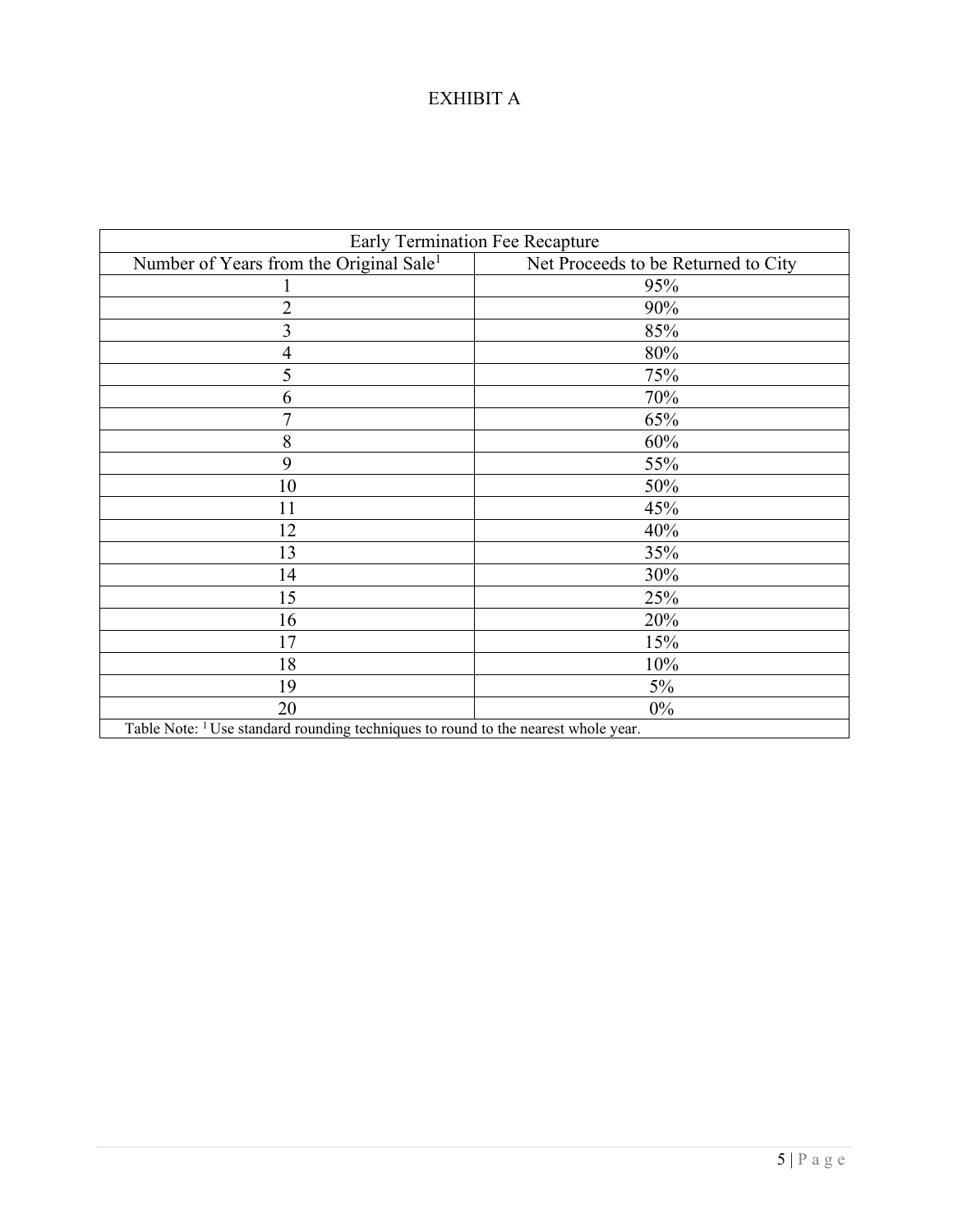# EXHIBIT B

# TITLE 18 UNIFIED DEVELOPMENT CODE

(Ord. 6248 §1, 11/06/2018)

# PART 4: NONCONFORMITIES, DEVELOPMENT REVIEW, AND ENFORCEMENT

# Chapter 18.16 Required Improvements, Dedications, and Fees

## *Division 18.16.05 Affordable Housing*

## 18.16.05.01 Purposes; Voluntary Participation

- A. **Purposes.** The purposes of this Division are to:
	- 1. Encourage development of diverse housing types and complete neighborhoods;
	- 2. Support housing that meets the needs of low and moderate income households;
	- 3. Reduce homelessness by providing supportive housing with services.
- B. **Voluntary Participation.** The City does not require the development of affordable housing. However, the City may provide incentives to applicants who choose to develop affordable housing and voluntarily accept the conditions that are set according to this Division.

Effective on: 11/20/2018

## 18.16.05.02 Community Housing Development Fund Established

There is created a special fund to be known as the "Community Housing Development Fund" for the purpose of receiving all revenues related to affordable housing programs and services and other appropriations from the general fund or other funds as approved or established by the City Council. The fund and any interest earned in the fund shall be for the specific use of those affordable housing programs and services or other professional services necessary to support the Community Partnership Department as determined by the City Council.

#### (Ord. 6308 §3, 07/16/2019)

Effective on: 7/30/2019

## 18.16.05.03 Revenue Sources for Community Housing Development Fund

The community housing development fund shall be funded through revenues derived from payments to the City as set forth in Section 18.16.05.09 Sales of Deed‐Restricted Affordable Housing Units, from gifts or grants, and from appropriations from the general fund or other funds, as the City Council may from time-to-time establish or approve.

Effective on: 11/20/2018

#### 18.16.05.04 Designation of Affordable Housing Developments

A. **Generally.** Before a design flexibility may be approved or an incentive granted pursuant to this Division, a proposed development must be designated as an affordable housing development by the City Council.

#### B. **Process.**

1. All applications for designation of a housing development as affordable shall be submitted to the Affordable Housing Commission for review and recommendation to the City Council.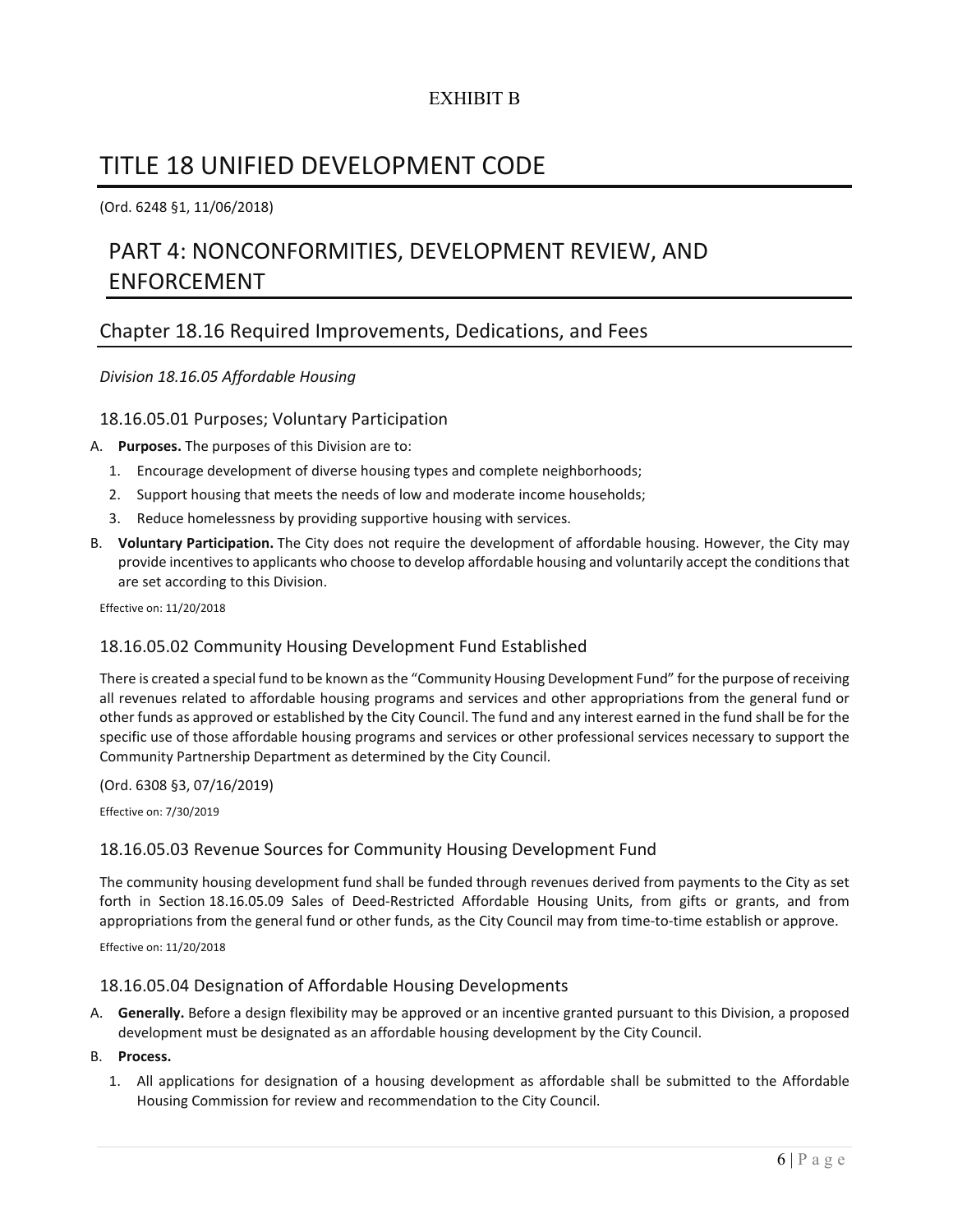2. The City Council shall review such applications and make the final determination to approve, approve with conditions, or deny such applications by resolution.

#### C. **Limitations.**

- 1. An application for designation of a housing development as affordable may not be combined with or include a request for exemption from a capital expansion fee or other fees.
- 2. A designation of a housing development as affordable does not guarantee a reduction or exemption of capital expansion fees or other fees by the City Council.

#### Effective on: 11/20/2018

## 18.16.05.05 Expedited Development Review for Affordable Housing Developments

The City shall process all applications for affordable housing developments on an expedited basis. Complete applications for affordable housing developments shall be placed ahead of all other complete applications in the review process. All required reviews of applicationsfor affordable housing developments by City staff members and City boards and commissionsshall be accomplished in as expeditious a manner as possible consistent with good planning principles.

Effective on: 11/20/2018

## 18.16.05.06 Dispersion of Affordable Housing Units

A. **Generally.** Where affordable housing units are part of a residential development also containing market‐rate housing units, the Director shall review the Sketch Plat to ensure that the affordable housing units are, to the extent possible without creating practical difficulties, mixed with market-rate housing units, such that the affordable housing units are not clustered together or segregated from the market-rate housing units. The Director, in all instances, shall have the discretion to approve the final location and distribution of affordable housing units in the development on the final plat, provided that such locations are in substantial compliance with the approved Sketch Plat.

#### B. **Plat or Plan Annotation.**

- 1. All development plans for affordable housing developments or that include affordable housing units shall either provide an exhibit or indicate on a sketch subdivision plan which dwelling units shall be constructed as affordable housing units to ensure dispersal of the units within the development.
- 2. For developments that will be subject to fee‐simple ownership (*e.g.*, single‐family detached dwelling units on platted lots), each lot upon which an affordable housing unit isto be constructed shall be designated on the Sketch Plat and Final Plat.
- 3. For developments that will be subject to condominium ownership or offered for‐rent (*e.g.*, multi‐family housing), the Sketch Site Development Plan and Site Development Plan shall indicate the percentage of units within the development that shall be constructed as affordable housing units.

#### C. **Phasing.**

- 1. An affordable housing development may be developed in phases. For a phased development, each development plan shall indicate which dwelling units shall be constructed as affordable housing units. The Director, in all instances, shall have the discretion to approve the number and location of affordable housing units within a phased development so long as the required ratio of affordable housing units to the overall number of market‐ rate units is maintained for each phase of the development.
- 2. The development agreement for the affordable housing development shall specify the required affordable housing ratio of affordable housing units to market‐rate units to be maintained during construction of each phase of the development.
- D. **Relocation of Units.** The Director shall also have the authority to approve administrative amendments to development plans changing the location of affordable housing units designated on a development plan for non‐ phased developments, provided that such locations are in substantial compliance with the planning commission's approval of the preliminary plat and with all other applicable provisions of this chapter.

Effective on: 11/20/2018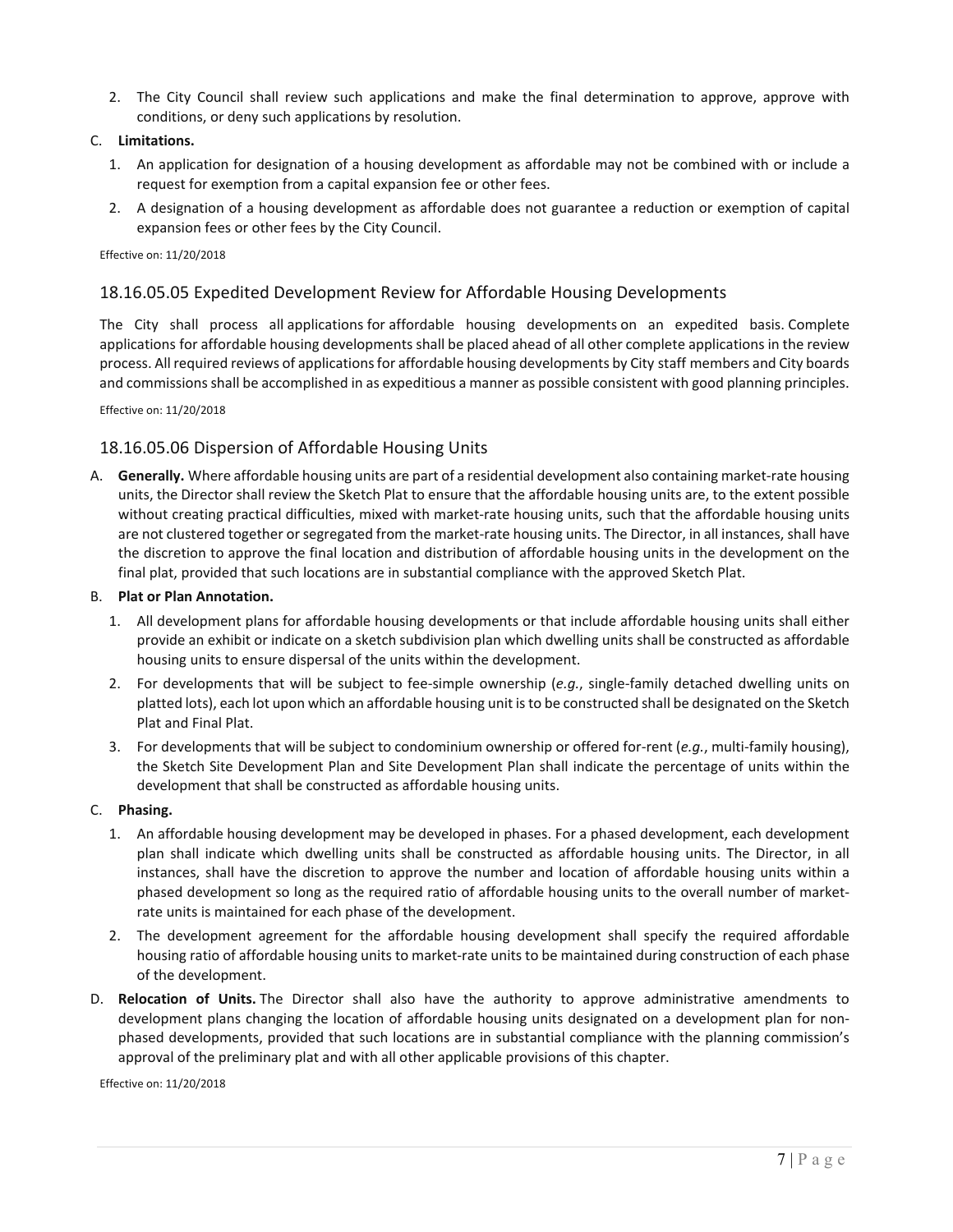## 18.16.05.07 Deed Restriction for Affordable Housing Units Required

- A. **"For Sale" Units.** No certificate of occupancy shall be issued for any "for‐sale" affordable dwelling unit or building containing at least one affordable dwelling unit, unless all of the following conditions are met:
	- 1. The applicant provides documentation satisfactory to the Director that the building for which the certificate of occupancy is requested contains the required number of affordable housing units identified on the final plat or site development plan.
	- 2. For a single-family detached dwelling only, the contract household-buyer of such unit has been income-qualified for the purchase of such unit by the Community Partnership Administrator.
	- 3. A deed restriction or encumbrance, in a form approved by the City Attorney, is recorded against the subject property, that includes all of the following conditions:
		- a. The sale of the affordable housing unit(s) to any person or entity other than a qualifying household is prohibited.
		- b. The unit must be owner‐occupied, and the rental of the property is prohibited.
	- 4. The required deed restriction also includes provisions stating:
		- a. It is the intent of the parties that the restriction shall constitute covenants, equitable servitudes, and/or liens that run with the land, and shall benefit and burden any personal representatives, successors, and assigns of the parties.
		- b. The deed restriction automatically expires:
			- 1. If title to property mortgaged by an institutional lender is transferred to the institutional lender, or to the institutional lender's successor or assign, by foreclosure or deed‐in‐lieu of foreclosure; or
			- 2. 20 years after the date of the initial purchase of the affordable housing unit by the initial qualifying household, provided there is no existing default under the deed restriction or encumbrance.
- B. **"For Rent" Units.** No certificate of occupancy shall be issued for any "rental" multiplex, multifamily, townhome, or duplex building containing an affordable housing unit(s), unless all of the following conditions are met:
	- 1. The applicant provides documentation satisfactory to the Director that the building for which the certificate of occupancy is requested contains the required number of affordable housing units identified on the final plat or site development plan.
	- 2. A deed restriction or encumbrance, in a form approved by the City Attorney, is recorded against the property, that includes all of the following conditions:
		- a. The rental of the affordable housing units to any person(s) other than a qualifying household is prohibited; and
		- b. The conversion of the affordable housing units from "rental" units to "for‐sale" units without the prior written approval of the City is prohibited.
	- 3. The required deed restriction also includes provisions stating:
		- a. It is the intent of the parties that the restriction shall constitute covenants, equitable servitudes, and / or liens that run with the land, and shall benefit and burden any personal representatives, successors, and assigns of the parties.
		- b. The deed restriction automatically expires:
			- 1. If title to property mortgaged by an institutional lender is transferred to the institutional lender, or to the institutional lender's successor or assign, by foreclosure or deed‐in‐lieu of foreclosure; or
			- 2. 50 years after the date on which a certificate of occupancy was first issued for the property, provided there is no existing default under the deed restriction or encumbrance.
- C. **"Not‐For‐Profit Facilities."** No certificate of occupancy shall be issued for a not‐for‐profit or public facility building that meets the requirements of Section 18.16.01.03, Waiver of Fees, and that obtains a fee waiver pursuant to this Section unless a deed restriction or encumbrance has been placed on the property in a form approved by the city attorney, prohibiting the sale of the not-for-profit or public facility to any person or entity for a use that does not meet the requirements of Section 18.16.01.03, Waiver of Fees, for a period of 25 years from the date on which a certificate of occupancy was first issued for the property.
	- 1. The deed restriction or encumbrance shall contain: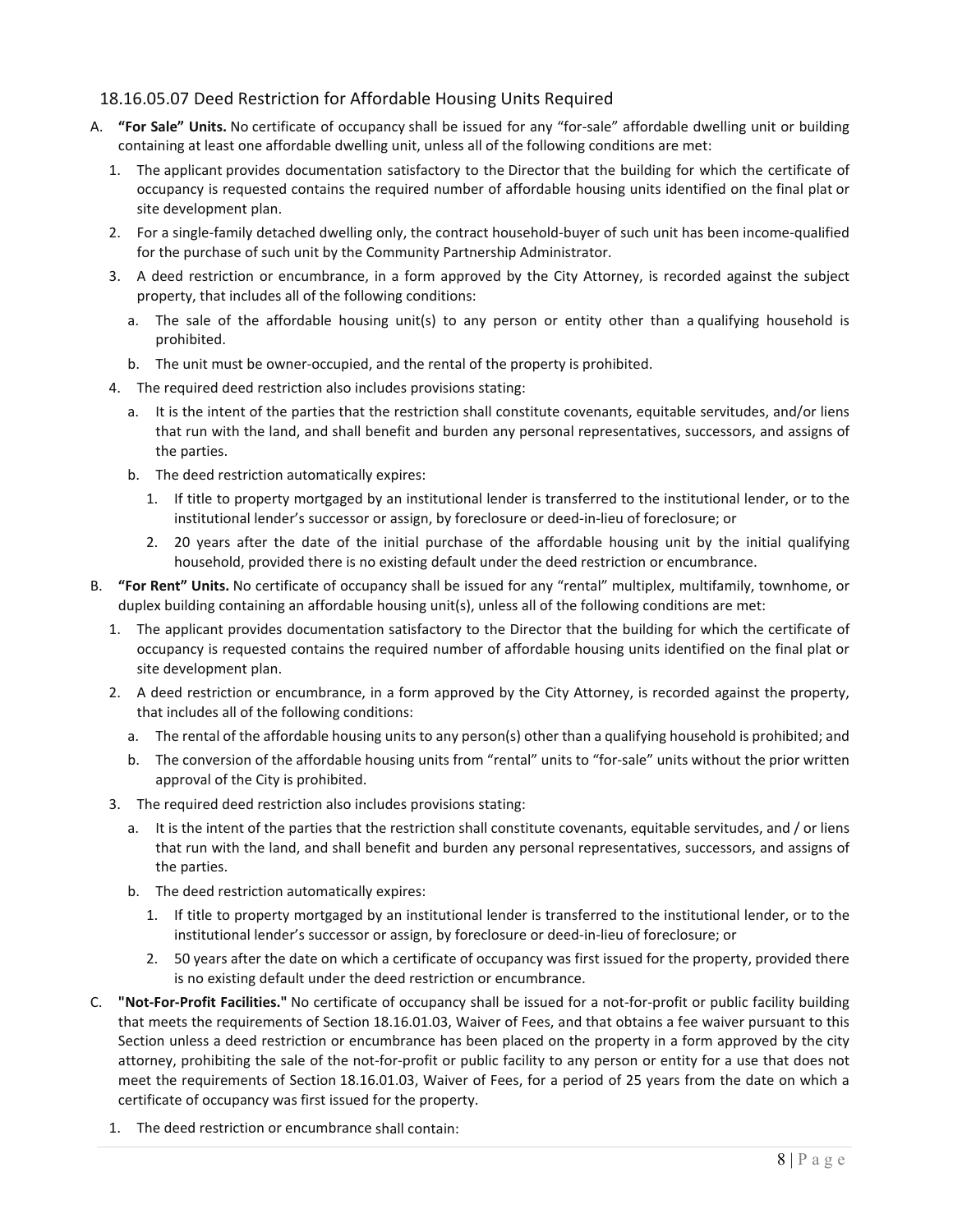- a. A provision stating that it is the intent of the parties that the respective rights and obligations set forth in the deed restriction or encumbrance shall constitute covenants, equitable servitudes, and/or liens that run with the land and shall benefit and burden any personal representatives, successors, and assigns of the parties.
- b. A provision indicating that it automatically expires:
	- 1. If title to property mortgaged by an institutional lender is transferred to the institutional lender, or to the institutional lender's successor or assign, by foreclosure or deed‐in‐lieu of foreclosure; or
	- 2. 25 years after the date on which a certificate of occupancy was first issued for the property, provided there is no existing default under the deed restriction or encumbrance.
- D. **"Community Development Block Grant Recipients."** No certificate of completion shall issue for any Community Development Block Grant bricks/mortar recipients, unless all of the following conditions are met:
	- 1. A deed restriction or encumbrance, in a form approved by the City Attorney, is recorded against the property that includes all of the following conditions:
		- a. The restriction shall constitute covenants, equitable servitudes, and/or lien that run with the land, and shall benefit and burden any personal representatives, successors, and assigns of the parties.
		- b. The deed restriction automatically expires:
			- 1. If title to property mortgaged by an institutional lender is transferred to the institutional lender, or to the institutional lender's successor or assign, by foreclosure or deed‐in‐lieu of foreclosure; or
			- 2. 5 years from the date on which the CDBG Recipient signs the City Contract accepting funds less than \$15,000; or
			- 3. 10 years from the date on which the CDBG Recipient signs the City Contract accepting funds or \$15,000 or greater and less than \$40,000; or
			- 4. 15 years from the date on which the CDBG Recipient signs the City Contract accepting funds of \$40,000 or greater and less than \$100,000; or
			- 5. 20 years from the date on which the CDBG Recipient signs the City Contract accepting funds of \$100,000 or greater.

(Ord. 6343 §1, 10/01/2019; Ord. 6404 §1, 07/21/2020)

Effective on: 8/4/2020

## 18.16.05.08 Development Fees for Affordable Housing

- A. **Generally.** Capital expansion fees, water rights requirements and fees, and any other fees imposed by the city upon an affordable housing development, whether for capital or other purposes (collectively, "development fees"), shall be calculated as of the date on which the City Council adopts a resolution designating the housing development as affordable (the "designation date"). The development fees calculated under this Section shall be valid for five years thereafter. At the end of the five‐year period, the development fees shall be calculated each year thereafter on the basis of those development fees in effect five years prior. This adjustment shall continue each year until the last affordable housing unit within the affordable housing development receives a building permit, or the housing development loses its affordable designation in accordance with Subsection B. below.
- B. **Lapse of Designation.** Ten years after the designation date, the housing development shall lose its affordable designation unless at least one affordable housing unit within the housing development has received a certificate of occupancy, in which case the development fees shall continue to be calculated as set forth in Subsection A., above. Notwithstanding the foregoing, any developer that has not obtained a certificate of occupancy at the end of the ten‐ year period may request that the Affordable Housing Commission consider and make a recommendation to the City Council to extend the development's affordable designation and the fee reduction provided for herein for good cause shown. Any such extension shall be set forth in a development agreement approved by resolution of the City Council.
- C. **Relationship to Standard Fees.** Notwithstanding anything herein to the contrary, the developer shall be entitled to pay the lower of the development fee in effect as of the designation date and the standard development fee in effect at the time such fees are paid.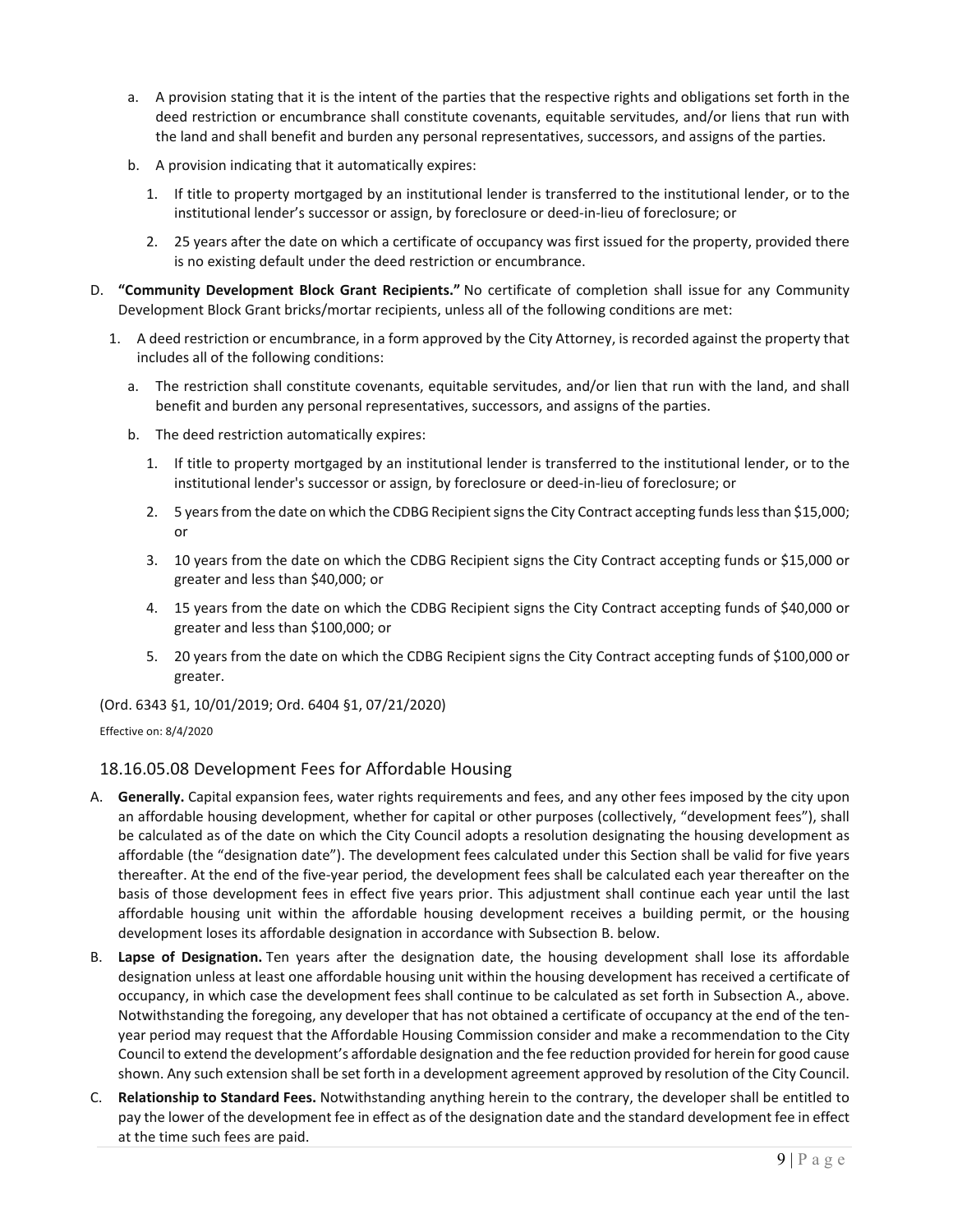D. **Waivers of Fees.** City Council may, by resolution, grant an exemption from all or part of the requirements of this UDC related to the payment of fees imposed by the City in accordance with Section 18.16.01.03, Waiver of Fees.

Effective on: 11/20/2018

## 18.16.05.09 Sales of Deed‐Restricted Affordable Housing Units

- A. **Generally.** Every household-buyer of a deed-restricted affordable housing unit must be income-qualified by the Community Partnership Administrator.
- B. **Fees Recapture.** Within the deed‐restriction period of a particular affordable housing unit, the owner of a deed‐ restricted affordable housing unit may only sell or transfer the unit to another income qualified household unless the City Council approves a hardship waiver of the requirements of this Section. The requirements of this Section shall not apply to the owner of an affordable housing unit with a deed restriction recorded prior to July 1, 2017 or to those deed restrictions that are related to or the subject of a development agreement executed between the City and a developer prior to July 1, 2017.
- C. **Deed Restriction Hardship Waiver and Payment Required.** The City Council may waive the requirement provided in subsection B., above, to allow the owner of a "for-sale" affordable housing unit to sell such unit to a household that does not meet the definition of a qualified household. Any requests for such deed restriction hardship waiver must be approved first by the Affordable Housing Commission. The Affordable Housing Commission's denial of a waiver may be appealed to the City Council. A deed restriction hardship waiver granted by the City Council shall require the owner to pay the City the amounts set forth by applying the calculations in Table 18.16.05.09, Early Terminations Fee Recapture, below, except that in no instance shall the payment required exceed the owner's amount of net proceeds from the sale of the affordable housing unit.

| Table 18.16.05.09<br><b>Early Termination Fee Recapture</b>                                   |     |  |
|-----------------------------------------------------------------------------------------------|-----|--|
|                                                                                               |     |  |
| 1                                                                                             | 95% |  |
| 2                                                                                             | 90% |  |
| 3                                                                                             | 85% |  |
| 4                                                                                             | 80% |  |
| 5                                                                                             | 75% |  |
| 6                                                                                             | 70% |  |
| 7                                                                                             | 65% |  |
| 8                                                                                             | 60% |  |
| 9                                                                                             | 55% |  |
| 10                                                                                            | 50% |  |
| 11                                                                                            | 45% |  |
| 12                                                                                            | 40% |  |
| 13                                                                                            | 35% |  |
| 14                                                                                            | 30% |  |
| 15                                                                                            | 25% |  |
| 16                                                                                            | 20% |  |
| 17                                                                                            | 15% |  |
| 18                                                                                            | 10% |  |
| 19                                                                                            | 5%  |  |
| 20                                                                                            | 0%  |  |
| Table Note: <sup>1</sup> Use standard rounding techniques to round to the nearest whole year. |     |  |

Effective on: 11/20/2018

18.16.05.10 Use Tax Credit for Qualified Affordable Housing Units

A. **Incentives Allowed.** An applicant who meets all of the applicable criteria set forth in this Section may receive, as a credit against any fees assessed by the City in connection with the construction of new qualified affordable housing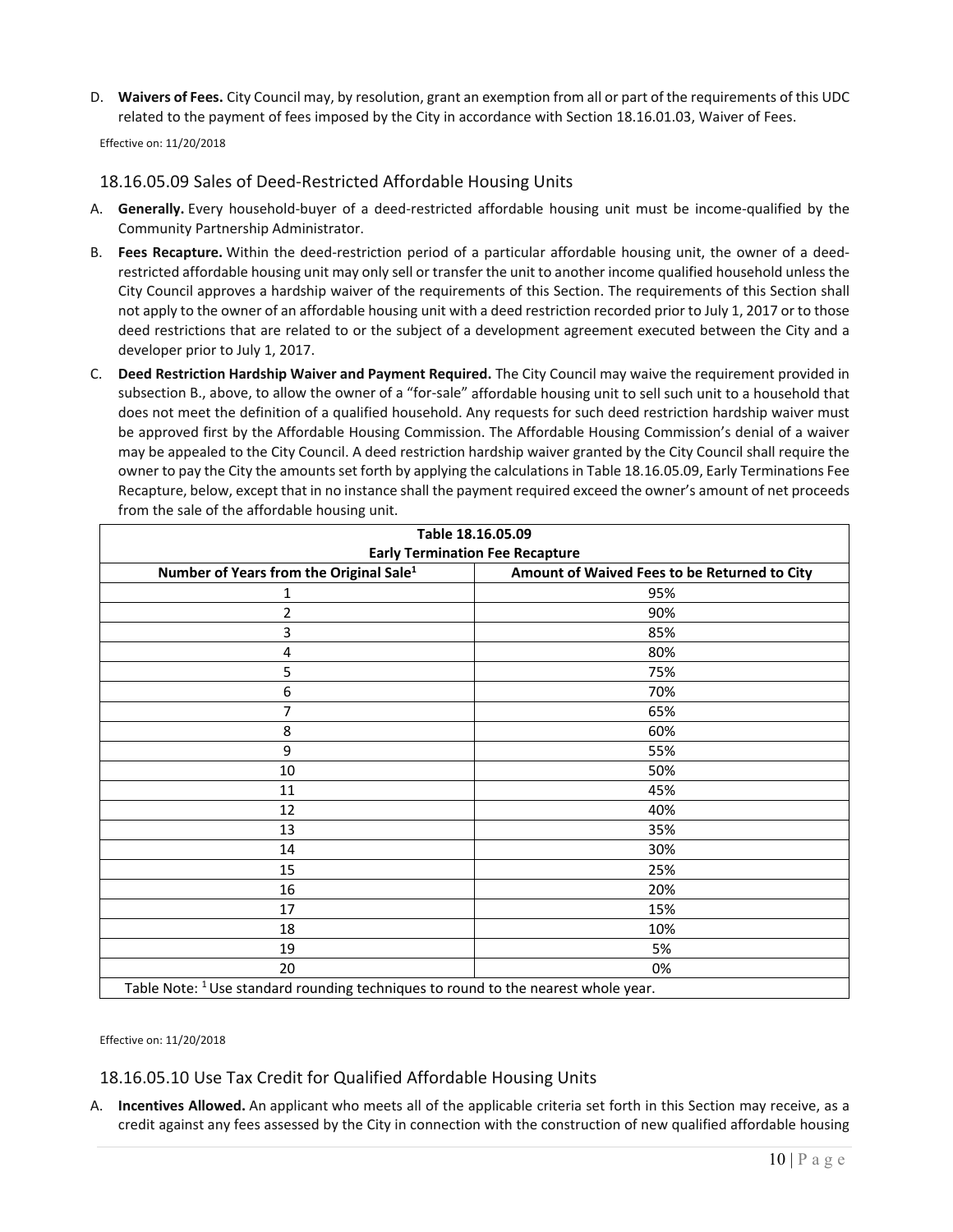units within the City, or in connection with the reconstruction or remodel of an existing affordable housing unit within the City, a sum equal to the building materials use tax paid to the City in connection with the construction of such units.

- B. **Criteria to Receive Credit.** The credit shall be issued at the time a certificate of occupancy is issued for the building containing an affordable housing unit. In order to receive the use tax credit set forth in Subsection A., the applicant shall meet one of the following criteria:
	- 1. For "for-sale" dwelling units, the applicant shall provide documentation satisfactory to the Director that the building for which the certificate of occupancy is requested contains the required number of affordable housing units identified on the final plat or site development plan.
	- 2. For "rental" dwelling units, the applicant shall provide documentation satisfactory to the Director and the City Attorney that the building containing affordable housing rental unit(s) is located in an affordable housing development and will provide affordable housing units to qualifying households for not less than fifty years.
- C. **Application.** Any person or entity that wishes to receive the incentive credit provided for in Subsection A., above, shall submit a completed use tax credit application to the Community Partnership Administrator. The application shall be accompanied by documentation in support of the criteria set forth in this Section. An application that fails to contain complete information and sufficient documentation to support the criteria set forth above shall not be considered. The completed application for the incentive credit shall be submitted and approved prior to issuance of a use tax credit and prior to issuance of a certificate of occupancy.

Effective on: 11/20/2018

#### 18.16.05.11 Annual Review of Affordable Housing Ownership

Once each year, the Community Partnership Administrator shall obtain an ownership report concerning each "for‐ sale" affordable housing unit for which the City has issued a certificate of occupancy. In the event an affordable housing unit is owned or occupied by a person other than the initial qualifying household, the current owner of the affordable housing unit shall submit documentation to the Community Partnership Administrator verifying that the affordable housing unit is owned by a qualifying household and has not been rented. In the event the current owner failsto provide such information in a timely manner, or the information provided fails to support continuing compliance with the requirements set forth in this Division, the Community Partnership Administrator shall advise the current owner in writing that the payment set forth in Section 18.16.05.09 Sales of Deed‐Restricted Affordable Housing Units, shall be paid to the City. If the current owner fails to pay the City within 30 days of the date any decision is made by the Community Partnership Administrator pursuant to this section, the City may institute appropriate legal proceedings to recover the amount owed. Any such funds recovered shall be placed in the affordable housing fund.

Effective on: 11/20/2018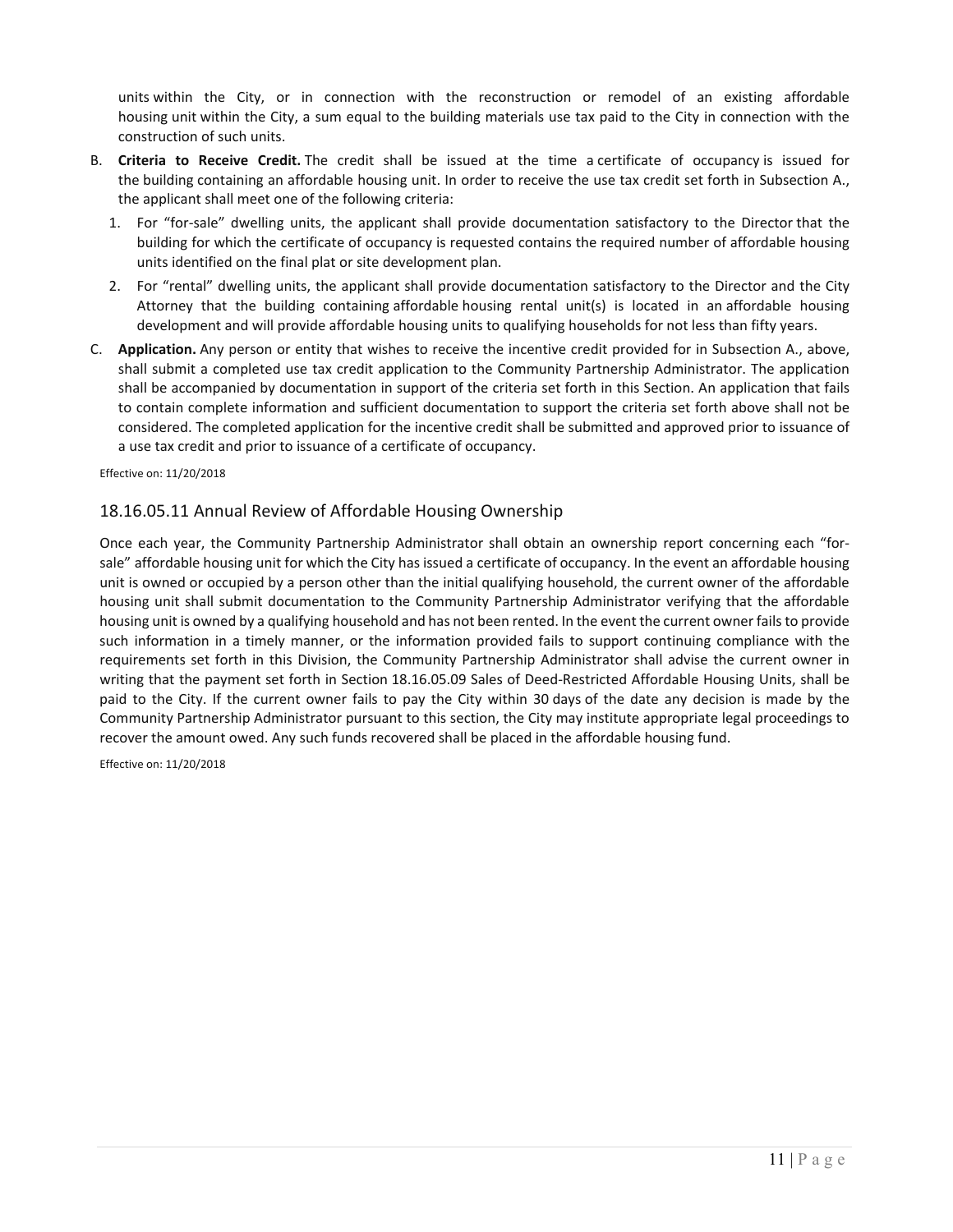## **LIENEE'S ACKNOWLEDGMENT**

By execution its below, the Lienee [Owner/Buyer] acknowledges the granting of this Restriction on Conveyance of Property and agrees and acknowledges that any interest held by Lienee in the Property, is and will, at all times and in all respects, be wholly subordinate, inferior and subsequent in claim, right and time to the Restriction on Conveyance of Property granted herein. Notwithstanding Colorado Revised Statutes ("C.R.S.") Section 38-35-109, this subordination and priority will apply irrespective of any time or order of attachment or perfection of any security interest, irrespective of the time or order of filing any financing statements or grant of any security interest under any security agreement, irrespective of any automatic perfection or perfection by possession, and irrespective of any rule statute, law, or court decision to the contrary.

The Lienee further agrees that written notification of this Lien will be passed on to any subsequent purchaser of the property prior to the execution of final real estate documents transferring title on the property.

|                                                         | $\mathbf{By:}\_\_\_\_\_\_\_\_$ |        |
|---------------------------------------------------------|--------------------------------|--------|
|                                                         | Date: $\qquad \qquad$          |        |
| STATE OF COLORADO )                                     |                                |        |
| $)$ ss.                                                 |                                |        |
| <b>COUNTY OF LARIMER</b><br>$\overline{\phantom{a}}$    |                                |        |
| The foregoing instrument was acknowledged before methis |                                | day of |
| $\frac{1}{20}$ , 20, by                                 | , as                           | of     |
|                                                         |                                |        |
|                                                         |                                |        |

Witness my hand and official seal.

My commission expires:

Notary Public